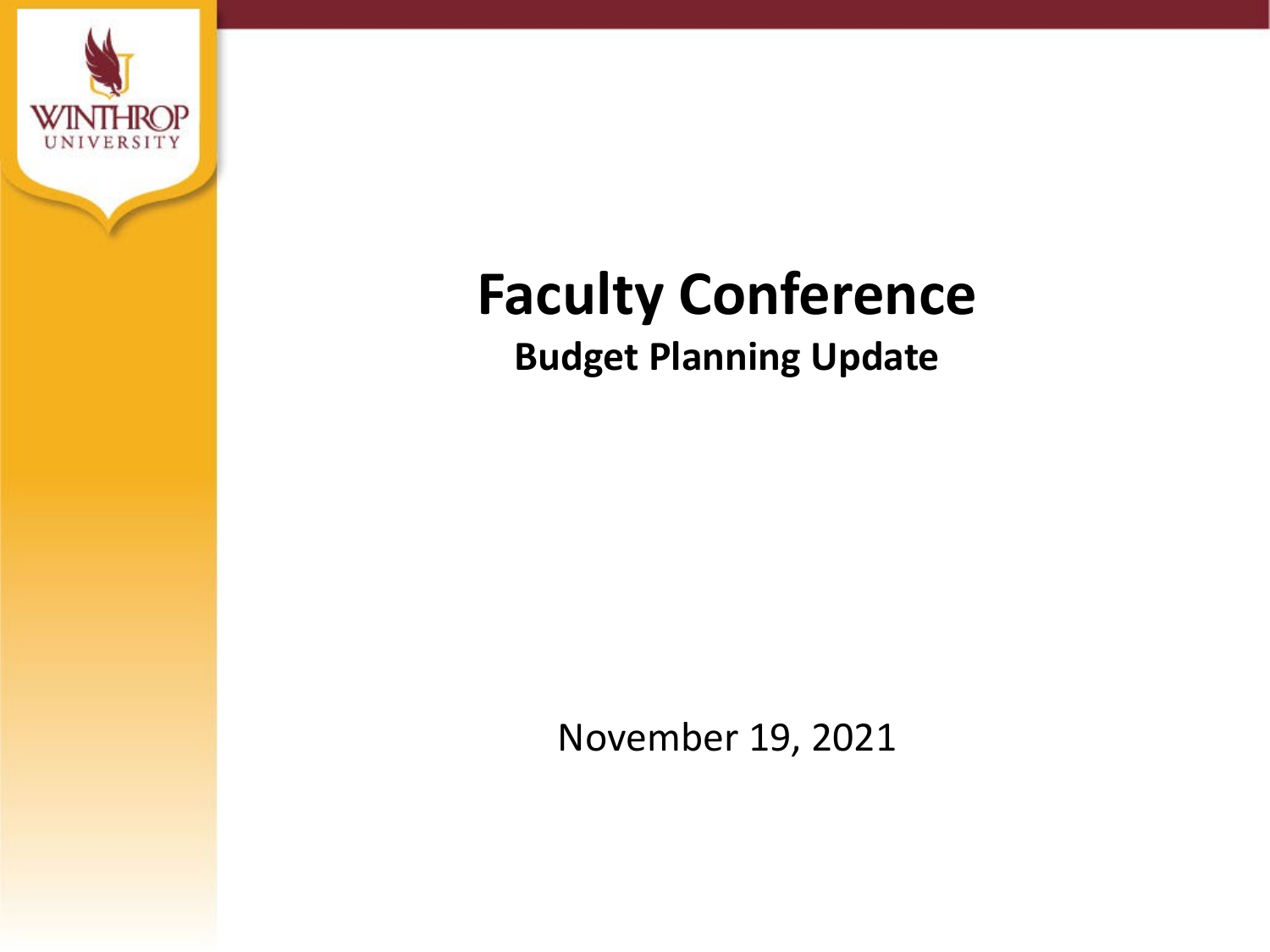

#### **Enrollment Planning**

In order to create an undergraduate cohort model tied to retention rates, a group of staff from enrollment, academics, and finance collaborated on a dynamic cohort based model using conservative retention rates and incoming fall & spring freshman/transfer numbers.

Below is the output of the enrollment model used for degree seeking students in FY2023-FY2025.

|                             |         |         |         |         |          |         | <b>Forecast</b> |         |  |
|-----------------------------|---------|---------|---------|---------|----------|---------|-----------------|---------|--|
|                             | Fall 15 | Fall 18 | Fall 19 | Fall 20 | Fall 21  | Fall 22 | Fall 23         | Fall 24 |  |
| Undergraduate:              |         |         |         |         |          |         |                 |         |  |
| New Freshman                | 1,090   | 991     | 1,073   | 964     | 818      | 850     | 900             | 950     |  |
| <b>Transfers</b>            | 357     | 295     | 293     | 242     | 245      | 250     | 275             | 300     |  |
| Returning                   | 3,338   | 3,259   | 3,077   | 3,014   | 2,702    | 2,623   | 2,482           | 2,482   |  |
| <b>Total Undergraduate</b>  | 4,785   | 4,545   | 4,443   | 4,220   | 3,765    | 3,723   | 3,657           | 3,732   |  |
| % change from prior year    |         | $-3.5%$ | $-2.2%$ | $-5.0%$ | $-10.8%$ | $-1.1%$ | $-1.8%$         | 2.0%    |  |
| <b>Graduate</b>             | 756     | 715     | 833     | 987     | 1,036    | 1,046   | 1,056           | 1,067   |  |
| % change from prior year    |         | 2.0%    | 16.5%   | 18.5%   | 5.0%     | 1.0%    | 1.0%            | 1.0%    |  |
| <b>Total Degree Seeking</b> | 5,541   | 5,260   | 5,276   | 5,207   | 4,801    | 4,769   | 4,713           | 4,799   |  |
| % change from prior year    |         | $-2.8%$ | 0.3%    | $-1.3%$ | $-7.8%$  | $-0.7%$ | $-1.2%$         | 1.8%    |  |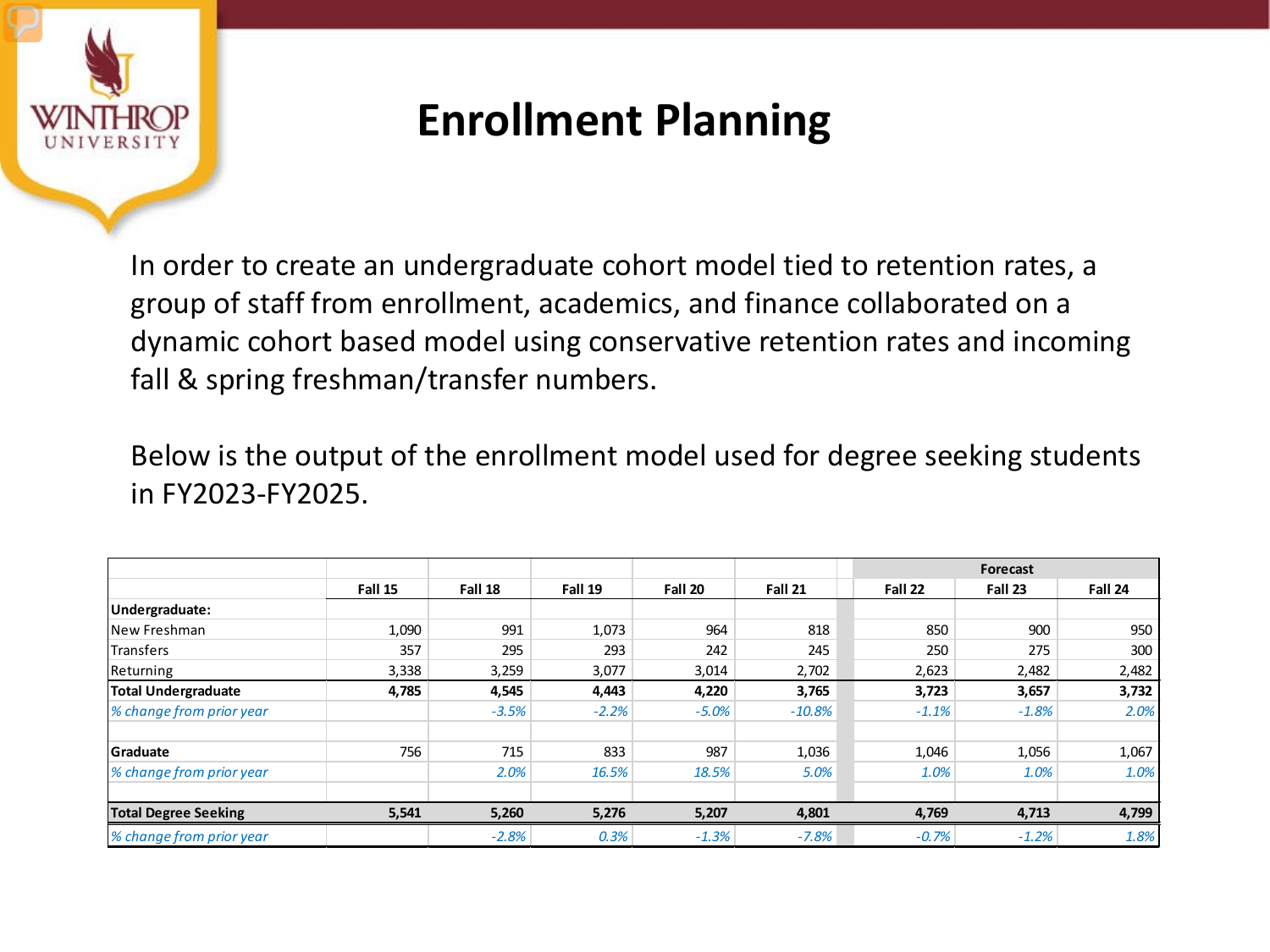

## **Housing Planning**

Once the enrollment model was established, Student Affairs and Finance collaborated on a housing model to support the housing and dining auxiliary component of the annual operating budget.

#### Key assumptions included:

- Known housing capacity changes to Wofford, Richardson, & Lee Wicker
- 3-year housing %'s for Freshman, Transfers, & Returning Students (built off enrollment model) – excluding Fall 20 for 3-year average

|                                                        |                                                                             |         |                                         |         | Forecast |           |           |           |
|--------------------------------------------------------|-----------------------------------------------------------------------------|---------|-----------------------------------------|---------|----------|-----------|-----------|-----------|
| <b>Housing</b>                                         |                                                                             | Fall 18 | Fall 19                                 | Fall 20 | Fall 21  | Fall 22 * | Fall 23 * | Fall 24 * |
| New Freshman                                           |                                                                             | 886     | 964                                     | 689     | 709      | 753       | 798       | 842       |
| Transfers                                              |                                                                             | 74      | 100                                     | 40      | 62       | 70        | 77        | 85        |
| Returning                                              |                                                                             | 1,296   | 1,204                                   | 827     | 1,020    | 1,020     | 965       | 965       |
| <b>Total Housing Occupancy (potential in forecast)</b> |                                                                             | 2,256   | 2,268                                   | 1,556   | 1,791    | 1,844     | 1,840     | 1,892     |
| <b>Total Capacity</b>                                  |                                                                             | 2,486   | 2,486                                   | 2,486   | 2,148    | 1,763     | 1,481     | 1,481     |
| Total Occupancy %                                      |                                                                             | 90.7%   | 91.2%                                   | 62.6%   | 83.4%    | 104.6%    | 124.3%    | 127.7%    |
|                                                        |                                                                             |         |                                         |         |          |           |           |           |
| Courtyard                                              |                                                                             | 381     | 391                                     | 325     | 396      | 396       | 396       | 396       |
| University Housing excluding Courtyard                 |                                                                             | 1,875   | 1,877                                   | 1,231   | 1,395    | 1,448     | 1,444     | 1,496     |
| Capacity excluding Courtyard                           |                                                                             | 2,085   | 2,085                                   | 2,085   | 1,747    | 1,362     | 1,080     | 1,080     |
| Occupancy excluding Courtyard                          |                                                                             | 89.9%   | 90.0%                                   | 59.0%   | 79.9%    | 106.3%    | 133.7%    | 138.5%    |
|                                                        |                                                                             |         |                                         |         |          |           |           |           |
|                                                        | Total University Housing Occupancy used for Financial Model (99% Occupancy) |         |                                         |         |          |           |           | 1,466     |
|                                                        |                                                                             |         | <b>Total Students Pushed Off-campus</b> | 98      | 374      | 425       |           |           |
|                                                        |                                                                             |         |                                         |         |          |           |           |           |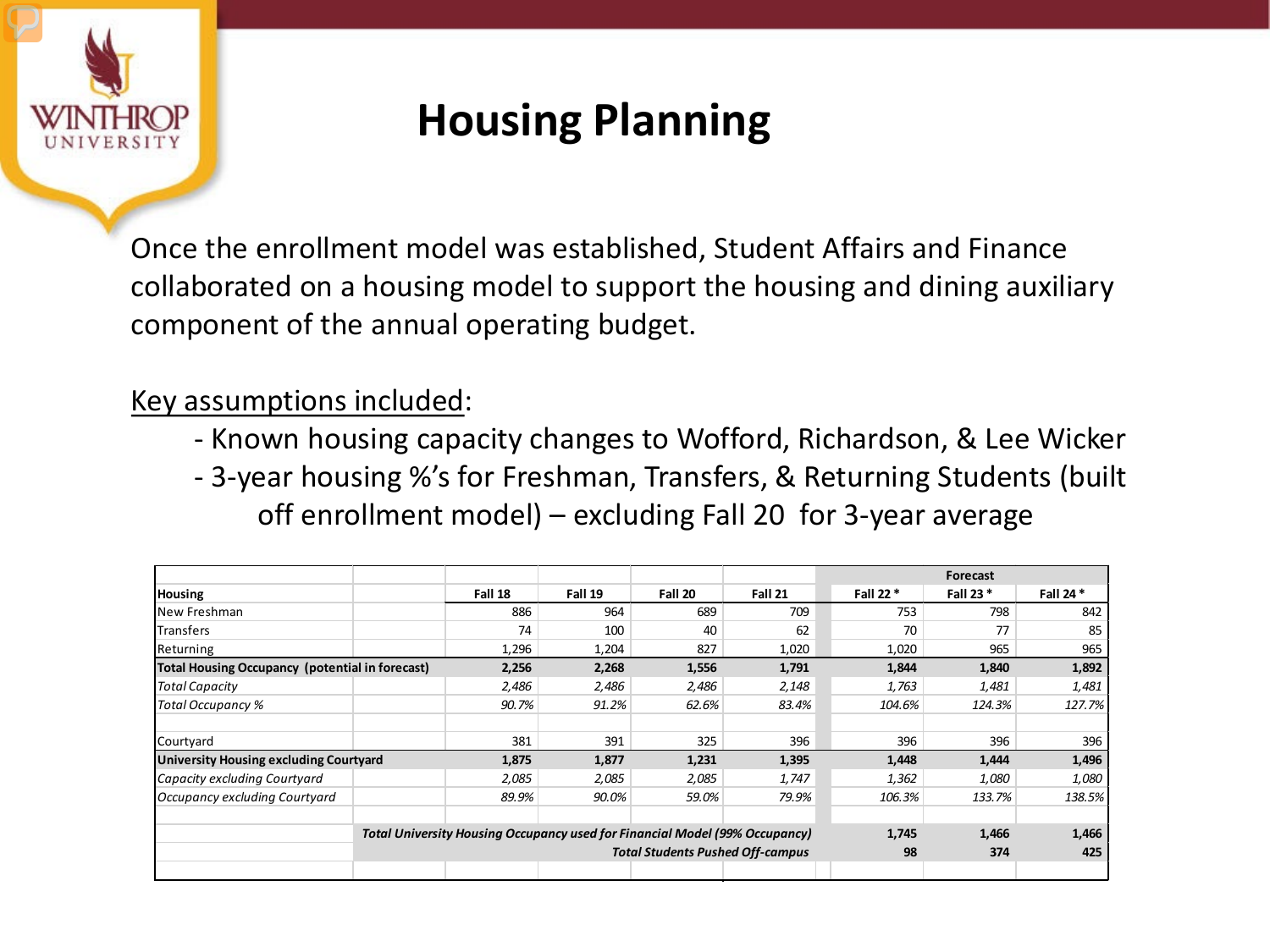

#### **Operating Revenue**

Based on the enrollment and housing assumptions shared previously and the additional assumptions below, the following data represents the anticipated revenue generated to operate the University.

|               |             |             |                | Planning      |               |               |               |
|---------------|-------------|-------------|----------------|---------------|---------------|---------------|---------------|
| <b>FY2018</b> | FY2019      | FY2020      | FY2021         | FY2022        | FY2023        | FY2024        | <b>FY2025</b> |
| Actual        | Actual      | Actual      | <b>Actuals</b> | <b>Budget</b> | <b>Budget</b> | <b>Budget</b> | <b>Budget</b> |
|               |             |             |                |               |               |               |               |
| 84,049,049    | 83,004,273  | 84,456,343  | 82,884,273     | 74,813,538    | 74,746,590    | 73,817,293    | 75,084,770    |
|               | $-1.2%$     | 1.7%        | $-1.9%$        | $-9.7%$       | $-0.1%$       | $-1.2%$       | 1.7%          |
| 1,703,447     | 1,667,768   | 1,519,471   | 1,183,151      | 1,411,805     | 1,421,248     | 1,367,765     | 1,377,813     |
|               | $-2.1%$     | $-8.9%$     | $-22.1%$       | 19.3%         | 0.7%          | $-3.8%$       | 0.7%          |
| 16,593,204    | 17,749,066  | 20,555,079  | 20,391,540     | 22,814,814    | 22,814,814    | 22,814,814    | 22,814,814    |
|               | 7.0%        | 15.8%       | $-0.8%$        | 11.9%         | 0.0%          | $0.0\%$       | 0.0%          |
| 1,554,187     | 1,715,998   | 1,026,003   | 889,123        | 632,000       | 830,000       | 830,000       | 830,000       |
|               | 10.4%       | $-40.2%$    | $-13.3%$       | $-28.9%$      | 31.3%         | $0.0\%$       | 0.0%          |
| 18,597,442    | 17,605,831  | 15,172,378  | 11,400,783     | 13,240,748    | 12,437,756    | 10,398,802    | 10,680,736    |
|               | $-5.3%$     | $-13.8%$    | -24.9%         | 16.1%         | $-6.1%$       | $-16.4\%$     | 2.7%          |
| 122,497,330   | 121,742,935 | 122,729,274 | 116,748,870    | 112,912,905   | 112,250,408   | 109,228,674   | 110,788,133   |
|               | $-0.6%$     | 0.8%        | $-4.9%$        | $-3.3%$       | $-0.6%$       | $-2.7%$       | 1.4%          |
|               |             |             | History        |               |               |               |               |

#### Other Major Assumptions

- Tuition and fees stay flat over 3-year model and assumes same net revenue generated per student; housing and cafeteria fees increase 2.4% per year
- State appropriations to remain flat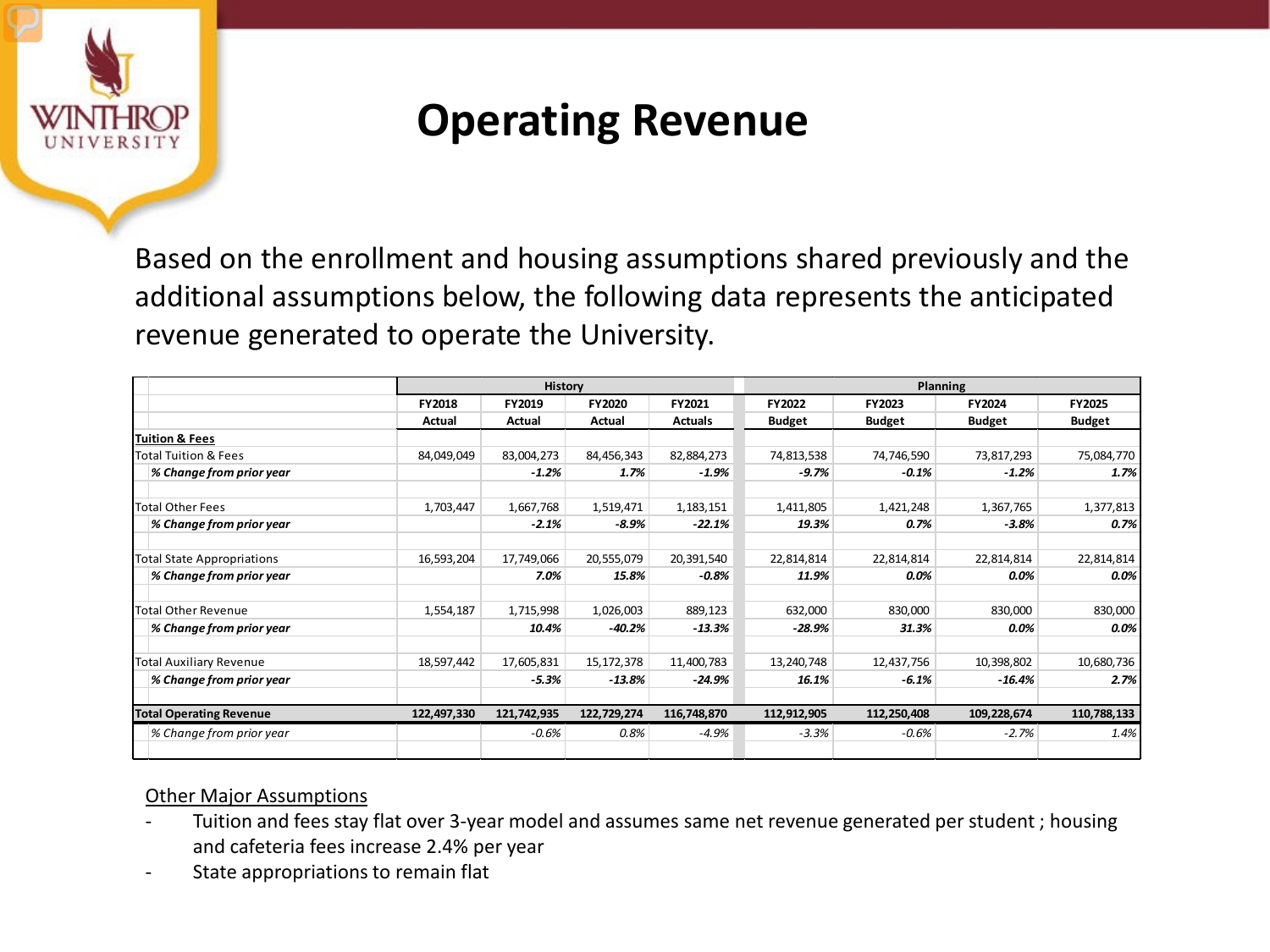

#### **Operating Expense**

Based on the operating revenue generated, the following expense base is being used to guide the university's 3-year planning.

|                                                   | History       |             |             |                | Planning      |               |               |               |
|---------------------------------------------------|---------------|-------------|-------------|----------------|---------------|---------------|---------------|---------------|
| <b>Expense</b>                                    | <b>FY2018</b> | FY2019      | FY2020      | FY2021         | FY2022        | FY2023        | FY2024        | FY2025        |
|                                                   | Actual        | Actual      | Actual      | <b>Actuals</b> | <b>Budget</b> | <b>Budget</b> | <b>Budget</b> | <b>Budget</b> |
|                                                   |               |             |             |                |               |               |               |               |
| <b>Total Divisional Expenses</b>                  | 79,788,404    | 78,586,126  | 80,642,596  | 77,835,419     | 77,904,620    | 71,774,341    | 70,819,102    | 71,689,905    |
|                                                   |               | $-1.5%$     | 2.6%        | $-3.5%$        | 0.1%          | $-7.9%$       | $-1.3%$       | 1.2%          |
|                                                   |               |             |             |                |               |               |               |               |
| Total Debt Service, Institutional, & Scholarships | 22,820,495    | 24,503,540  | 25,827,180  | 25,663,526     | 26,766,123    | 26,315,047    | 26,362,807    | 26,733,948    |
|                                                   |               | 7.4%        | 5.4%        | $-0.6%$        | 4.3%          | $-1.7%$       | 0.2%          | 1.4%          |
| <b>Total Auxiliary Expenses</b>                   | 18,082,874    | 15,736,849  | 15,264,947  | 12,533,917     | 13,700,015    | 12,879,917    | 12,234,322    | 12,153,008    |
|                                                   |               | $-13.0%$    | $-3.0%$     | $-17.9%$       | 9.3%          | $-6.0%$       | $-5.0%$       | $-0.7%$       |
|                                                   |               |             |             |                |               |               |               |               |
| <b>Total Operating Expenses</b>                   | 120,691,774   | 118,826,515 | 121,734,723 | 116,032,862    | 118,370,758   | 110,969,305   | 109,416,232   | 110,576,862   |
|                                                   |               | $-1.5%$     | 2.4%        | $-4.7%$        | 2.0%          | $-6.3%$       | $-1.4%$       | 1.1%          |